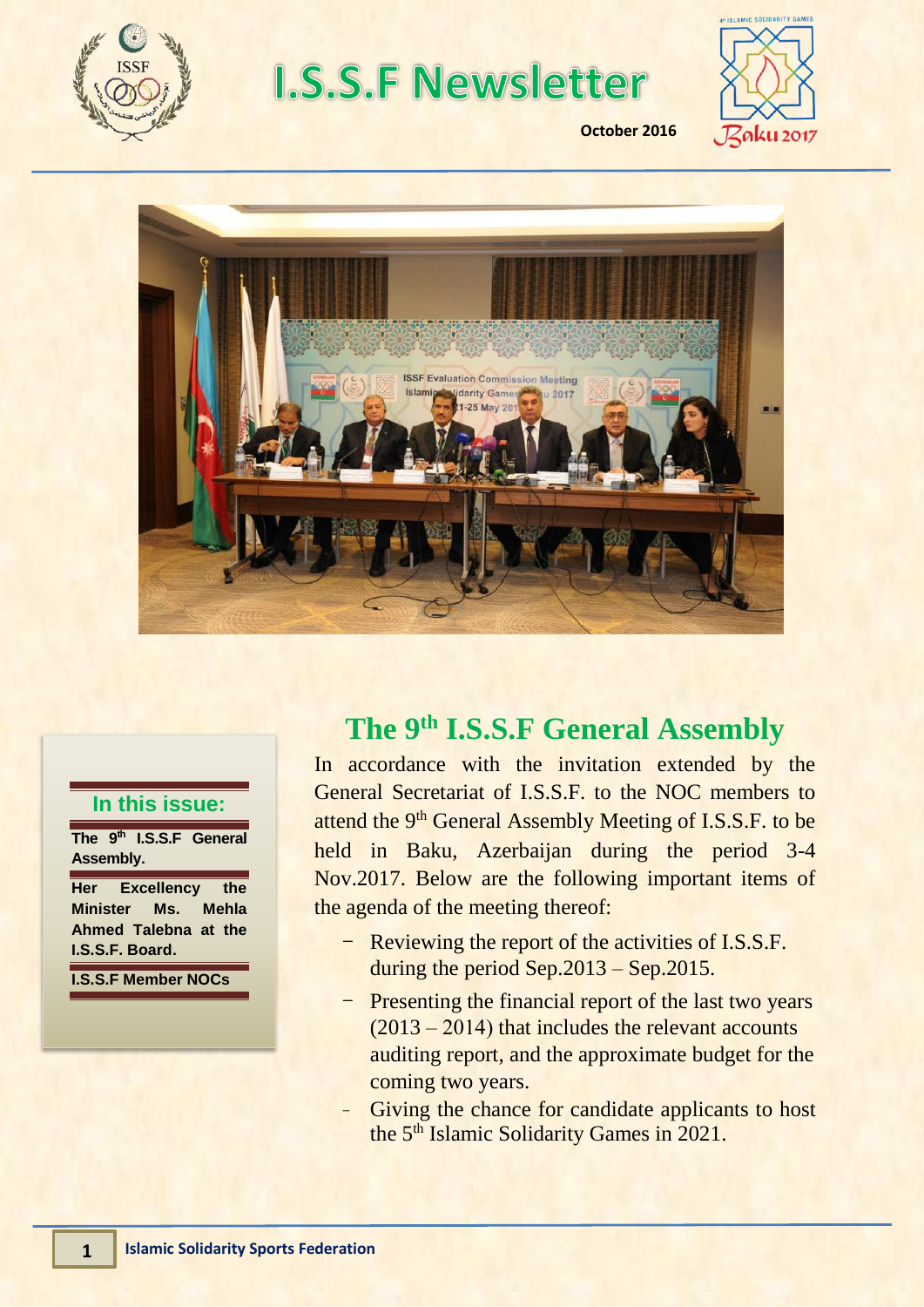

**I.S.S.F Newsletter** 



**October 2016**

**2015**

#### **Her Excellency the Minister Ms. Mehla Ahmed Talebna at the I.S.S.F. Board**



A decision has been taken by His Excellency Dr. Iyad Ameen Madani, the Secretary General of Organization of Islamic Cooperation (OIC) to name Her Excellency Ms. Mehla Ahmed Talebna (the Minister, and the General Director of Cultural, Social and Family Affairs of OIC) as a representative of the "Organization of Islamic Cooperation" at the I.S.S.F. Board as a successor of Dr. Abou Baker Baqader.